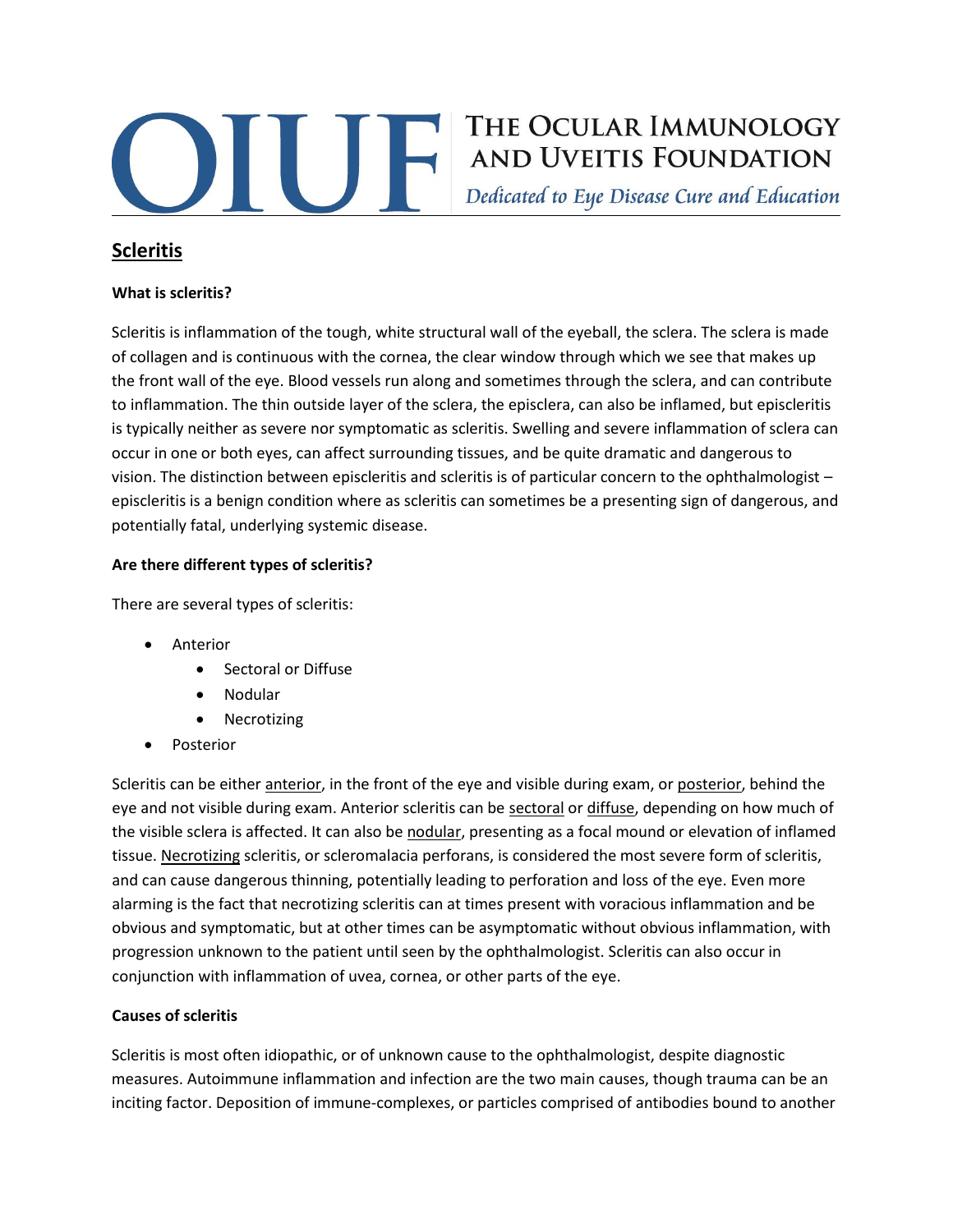molecule (antigen), drive inflammation in a given area or sclera. Scleritis may occur as a result of various stimuli, the most famous of which is rheumatoid arthritis. But many of the so called connective tissue diseases or collagen vascular diseases may have scleritis as part of their disease spectrum. Indeed, inflammation of the sclera can sometimes be a presenting manifestation of a potentially very serious systemic disease. Sometimes inflammation in the eye will precede extraocular (outside the eye) manifestations of a serious systemic disease by many months or even a few years. This is but one of the many reasons why it is so critical for patients to regularly visit with a physician trained in ophthalmology: an ophthalmologist. Serologic evaluation is typically performed to search for possible autoimmune or infectious causes. Lastly, scleral biopsy with microscopic evaluation of prepared tissue can give important information on specific patterns of inflammation seen and the presence or absence of certain infectious organisms.

# **Symptoms of scleritis**

- Redness
- Pain
- Blurry vision
- Lid swelling

Redness may be isolated to a particular area of the eye, or diffuse. Pain can be excruciating and made worse with eye movement. Vision can be affected if swelling from inflammation affects surrounding tissues such as lens, cornea, choroid, retina, or optic nerve. Light sensitivity is not usually a symptom unless cornea (keratitis) is also involved.

# **What other medical conditions are associated with scleritis?**

As stated above, scleritis can be a sign of more ominous systemic diseases. Non-infectious causes include:

- Rheumatoid Arthritis
- Systemic Lupus Erythematosus
- Inflammatory Bowel Disease
- Relapsing Polychondritis
- Ankylosing Spondylitis
- Gout
- Reactive Psoriatic Arthritis
- Granulomatosis with Polyangiitis (formerly Wegener's Granulomatosis)
- Microscopic Polyarteritis
- Churg-Strauss Syndrome

# Infectious causes include:

- Herpes simplex
- Syphilis